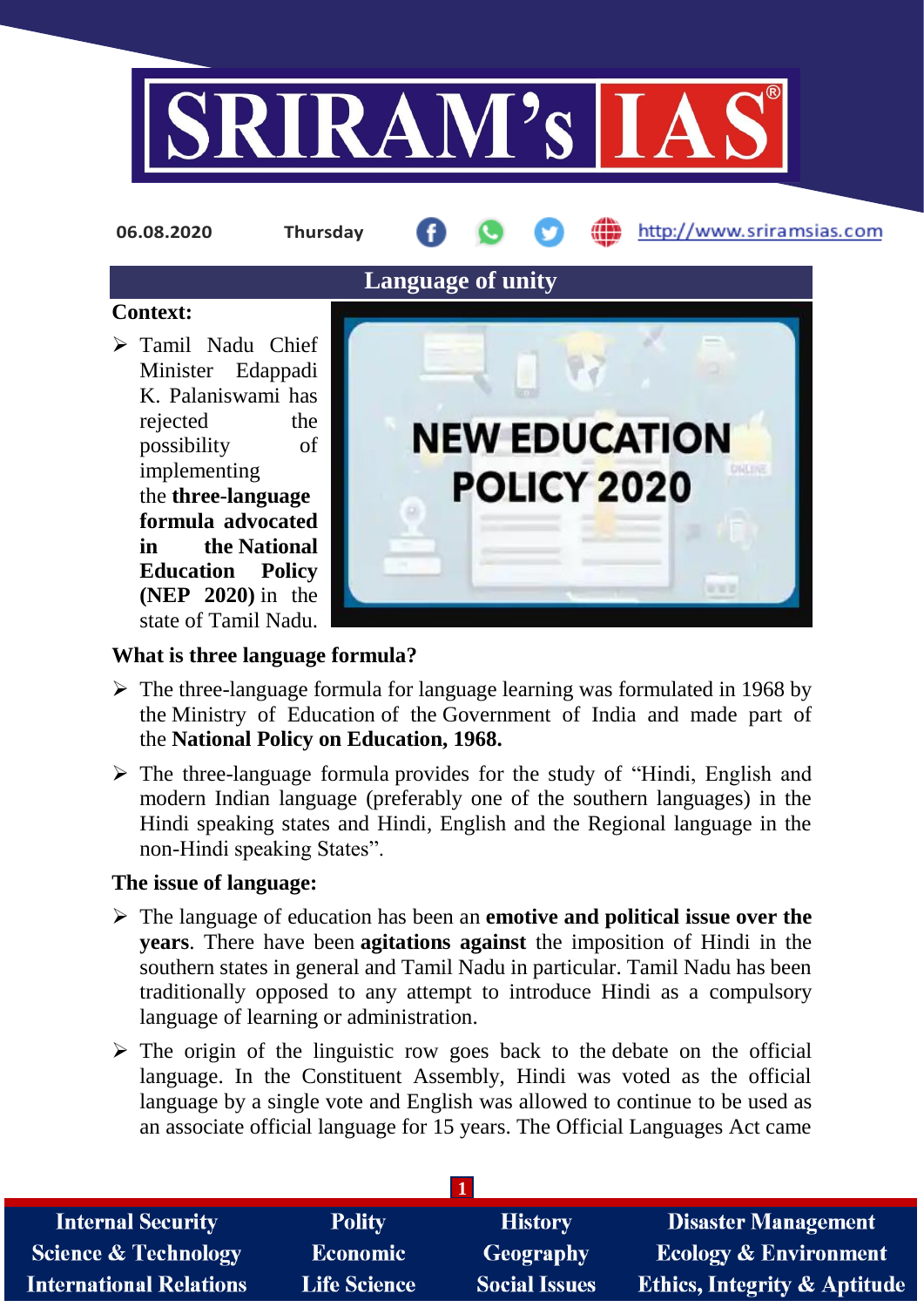

#### http://www.sriramsias.com **06.08.2020 Thursday**

into effect on the expiry of this 15-year period in 1965. This was the background in which the anti-Hindi agitation took place.

- $\triangleright$  Tamil Nadu witnessed widespread agitations in 1965 when the then Congress state government had attempted to make Hindi the state's official language.
- $\triangleright$  Opposition from Tamil Nadu in 2019 had forced the Centre to amend the draft NEP and withdraw a proposal to teach Hindi as a third language in schools in non-Hindi speaking States. Yet in the recently approved NEP, the threelanguage formula finds a place.
- $\triangleright$  Despite the clarification that the NEP, 2020 would not lead to the imposition of any language, this has failed to convince some sections.
- $\triangleright$  Currently, the three language system is not followed in Tamil Nadu. Tamil Nadu follows the two-language policy of Tamil and English.
- $\triangleright$  Education is a state subject and the implementation of any policy lies with the states.

#### **What are relevant constitutional provisions?**

- **Article 29 of the Constitution of India** states that any section of the citizens who have a "…distinct language, script or culture of its own shall have the right to conserve the same."
- **Article 351** gives power to the union government to issue a directive for the development of the Hindi language.

# **What are arguments in favour and against the three-language formula?**

#### **Arguments in favour of the three-language formula:**

- **Cognitive development of the child:** Important committees with respect to the issue have noted that learning languages are an important part of a child's cognitive development. Its implementation **promotes multilingualism and multilingual skills would add to the cognitive skills of the children**.
- **Promoting national unity:** The proponents favouring the three-language formula argue that its implementation **promotes national unity by having a common link language.**

| <b>Internal Security</b>        | <b>Polity</b>       | <b>History</b>       | <b>Disaster Management</b>              |  |  |  |
|---------------------------------|---------------------|----------------------|-----------------------------------------|--|--|--|
| <b>Science &amp; Technology</b> | <b>Economic</b>     | Geography            | <b>Ecology &amp; Environment</b>        |  |  |  |
| <b>International Relations</b>  | <b>Life Science</b> | <b>Social Issues</b> | <b>Ethics, Integrity &amp; Aptitude</b> |  |  |  |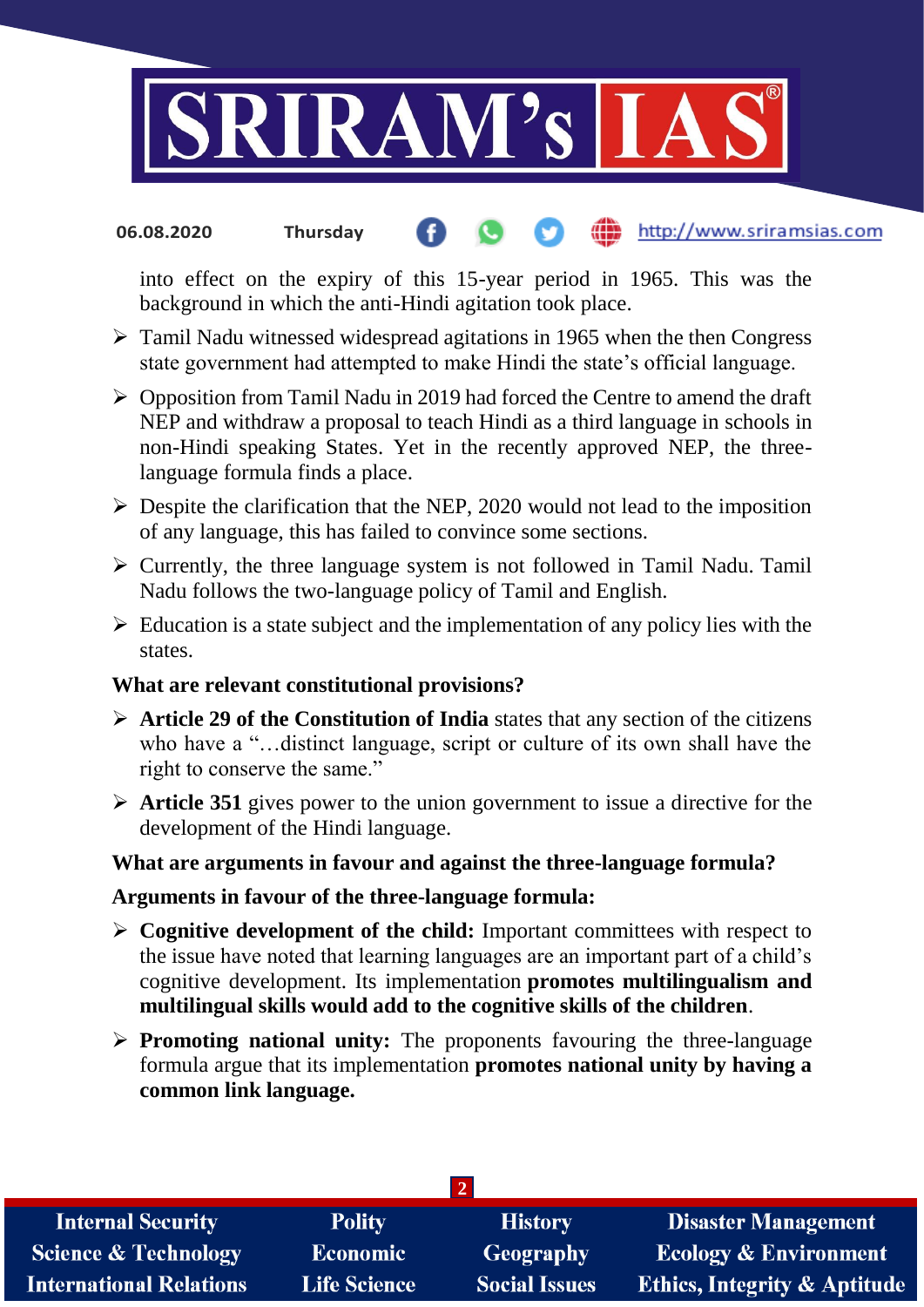

- http://www.sriramsias.com **06.08.2020 Thursday**
- $\triangleright$  The adoption of the two language formula in states like Tamil Nadu and Tripura is criticized for depriving students of an opportunity to learn Hindi, often touted as a national link language.
- **Promotion of Hindi Language:** Article 351 of the Constitution notes that efforts should be made to promote the **Hindi language** as the link language and as a **medium of expression for all the elements of the composite culture of India.**

## **Arguments against the three language formula:**

- **Burden on the students:** The three-language formula is also a bad idea in the present form with regard to children actually acquiring language skills.
- The three-language formula will have a **very heavy cognitive burden on a young child** of five to seven years as each of the Indian languages has a very large number of visual units (aksharas) between 400 and 700, to be mastered in a limited time frame. This formulation is developmentally inappropriate for young children.
- $\triangleright$  Several surveys, like ASER, have shown that a vast majority of children are failing to learn to read with comprehension even in one language.
- **Homogenizing move:** The critics of the three-language formula have alleged that its implementation is an attempt to **'homogenize' the diverse linguistic fabric of the country which consists of many regional languages**.
- **Opposition from states:** The three-language formula faces implementational challenges in a **multi-lingual country** like India. A few states have not adopted the formula in principle. Hindi is not taught in the States of Tamil Nadu and Tripura and Puducherry.
- **Politicization:** Language being an emotive issue can be misused by the regional political parties to whip up regional sentiments. This could prove to be **detrimental to national unity**.
- **Implementational challenges:** The three-language formula is also not implemented effectively in states where it is in place.
- $\triangleright$  The state governments often do not have adequate resources to implement the three-language formula. The **lack of an adequate number of teachers and teachers with the necessary language skills** remains a challenge.

**3**

| <b>Internal Security</b>        | <b>Polity</b>       | <b>History</b>       | <b>Disaster Management</b>              |  |  |
|---------------------------------|---------------------|----------------------|-----------------------------------------|--|--|
| <b>Science &amp; Technology</b> | <b>Economic</b>     | Geography            | <b>Ecology &amp; Environment</b>        |  |  |
| <b>International Relations</b>  | <b>Life Science</b> | <b>Social Issues</b> | <b>Ethics, Integrity &amp; Aptitude</b> |  |  |